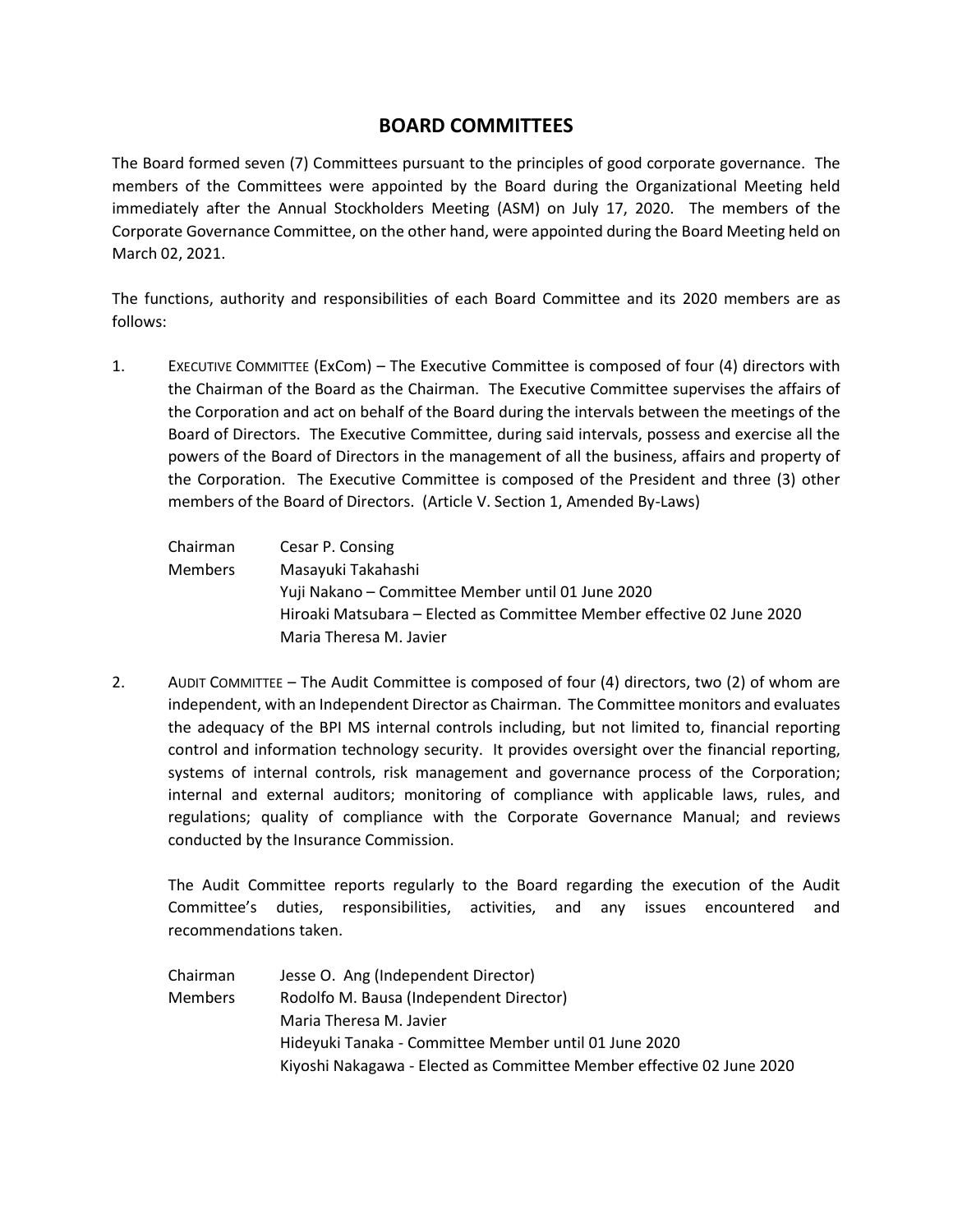3. NOMINATION COMMITTEE – The Nomination Committee is composed of four (4) directors with two (2) Independent Directors as members. The Chairman of the Board is the Chairman of the Committee. The Nomination Committee ensures that the Board of Directors is composed of individuals of proven integrity and competence, and that each possesses the ability and resolve to effectively oversee the Company. It also reviews and evaluates the qualifications of all persons nominated to positions in the Company which require appointment of the Board.

| Chairman | Cesar P. Consing                        |
|----------|-----------------------------------------|
| Members  | Masayuki Takahashi                      |
|          | Rodolfo M. Bausa (Independent Director) |
|          | Jesse O. Ang (Independent Director)     |

4. PERSONNEL AND COMPENSATION COMMITTEE – The PerCom Committee is composed of four (4) directors, two (2) of whom are independent. The Committee directs and ensures the development and implementation of long-term Human Resources strategies and plans based on the Board's vision of the organization.

| Chairman | Maria Theresa M. Javier                 |
|----------|-----------------------------------------|
| Members  | Masayuki Takahashi                      |
|          | Jesse O. Ang (Independent Director)     |
|          | Rodolfo M. Bausa (Independent Director) |

- 5. RISK MANAGEMENT COMMITTEE The RMC is composed of four (4) directors, two (2) of whom are independent, with an Independent Director as Chairman. The Committee oversees and manages the Company's exposures to risks and monitors its regulatory and internal capital adequacy vis-àvis its exposures to risks. The Committee aims to nurture a culture of risk and capital management across the Company and shall implement and oversee its enterprise risk management (ERM) program to assist the Board in fulfilling its corporate governance responsibilities relating to the management of risks.
	- Chairman Jesse O. Ang (Independent Director) Members Rodolfo M. Bausa (Independent Director) Maria Theresa M. Javier Masayuki Takahashi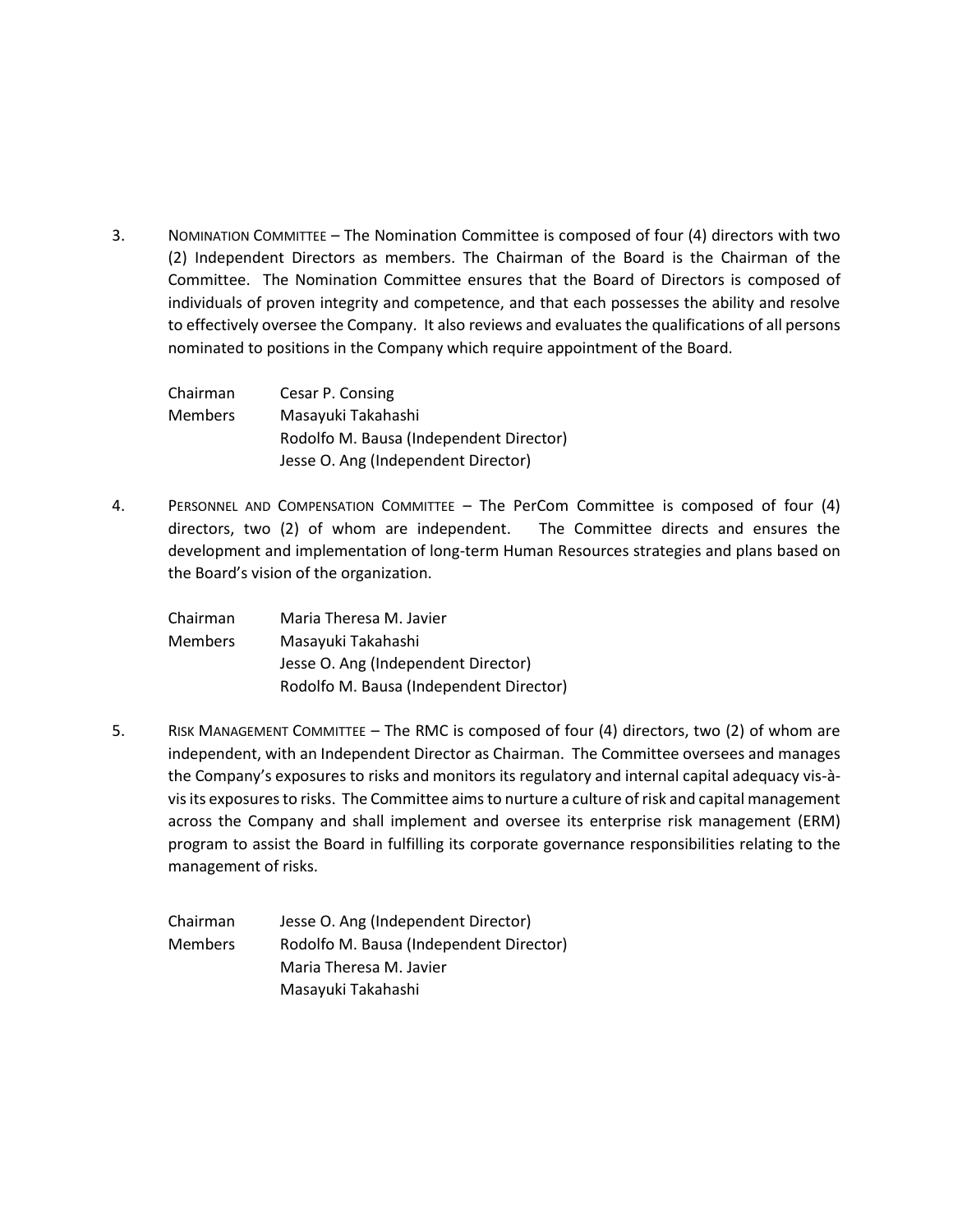6. RELATED PARTY TRANSACTION COMMITTEE – The RPT Committee is composed of three (3) directors, two (2) of whom are independent, with an Independent Director as Chairman. The Committee evaluates and endorses all RPTs involving the Company's directors, officers and stockholders which shall require final Board approval.

| Chairman       | Rodolfo M. Bausa (Independent Director) |
|----------------|-----------------------------------------|
| <b>Members</b> | Jesse O. Ang (Independent Director)     |
|                | Aurelio R. Montinola III                |

7. CORPORATE GOVERNANCE (CG) COMMITTEE – The CG Committee was constituted on December 03, 2020 and consists of at least three (3) members of the Board of Directors, who are all Non-Executive Directors, majority of whom are independent directors, including the chairperson. The CG Committee is tasked to assist the Board of Directors in fulfilling its corporate governance responsibilities. Thus, it shall ensure the Board's effectiveness and due observance of sound corporate governance principles and guidelines. The Committee believes that sound and effective corporate governance practices constitute the cornerstone of the BPI MS' strength and the key to enhancing long-term shareholders' value.

The following are the members of the CG Committee appointed on March 02, 2021.

| Chairman       | Rodolfo M. Bausa (Independent Director) |
|----------------|-----------------------------------------|
| <b>Members</b> | Jesse O. Ang (Independent Director)     |
|                | Aurelio R. Montinola III                |

#### **2020 BOARD COMMITTEE MEETINGS & ATTENDANCE**

### **1. EXECUTIVE COMMITTEE**

| <b>NAME</b>         | <b>DESIGNATION</b> | Jan | Jan            | Feb            | Apr     | <b>May</b> | Jun, | Jul | <b>Nov</b>     | <b>TOTAL</b>    | %AGE |
|---------------------|--------------------|-----|----------------|----------------|---------|------------|------|-----|----------------|-----------------|------|
|                     |                    | 17  | 29             | 21             | 17      | 22         | 08   | 21  | 18             |                 |      |
| Cezar P. Consing    | Chairman           | 1   |                |                | 1       |            |      | 1   |                | 8               | 100% |
| Masayuki Takahashi  | Member             | Ŧ.  |                |                | 1<br>Ŧ. |            | Ŧ.   | 1   |                | 8               | 100% |
| Yuji Nakano*        | Member             | ┻   |                |                |         |            |      |     |                | 3               | 100% |
| Maria Theresa M.    | Member             | ┻   | 1              |                | 1       |            |      | 1   |                | 8               | 100% |
| Javier              |                    |     |                |                |         |            |      |     |                |                 |      |
| Hiroaki Matsubara** | Member             |     |                |                |         |            |      |     |                | 3               | 100% |
| <b>TOTAL</b>        |                    | 4   | $\overline{4}$ | $\overline{4}$ | 3       | 3          | 4    | 4   | $\overline{4}$ | 30 <sup>°</sup> | 100% |

\* Committee member until 01 April 2020

\*\* Elected as Committee member effective 02 June 2020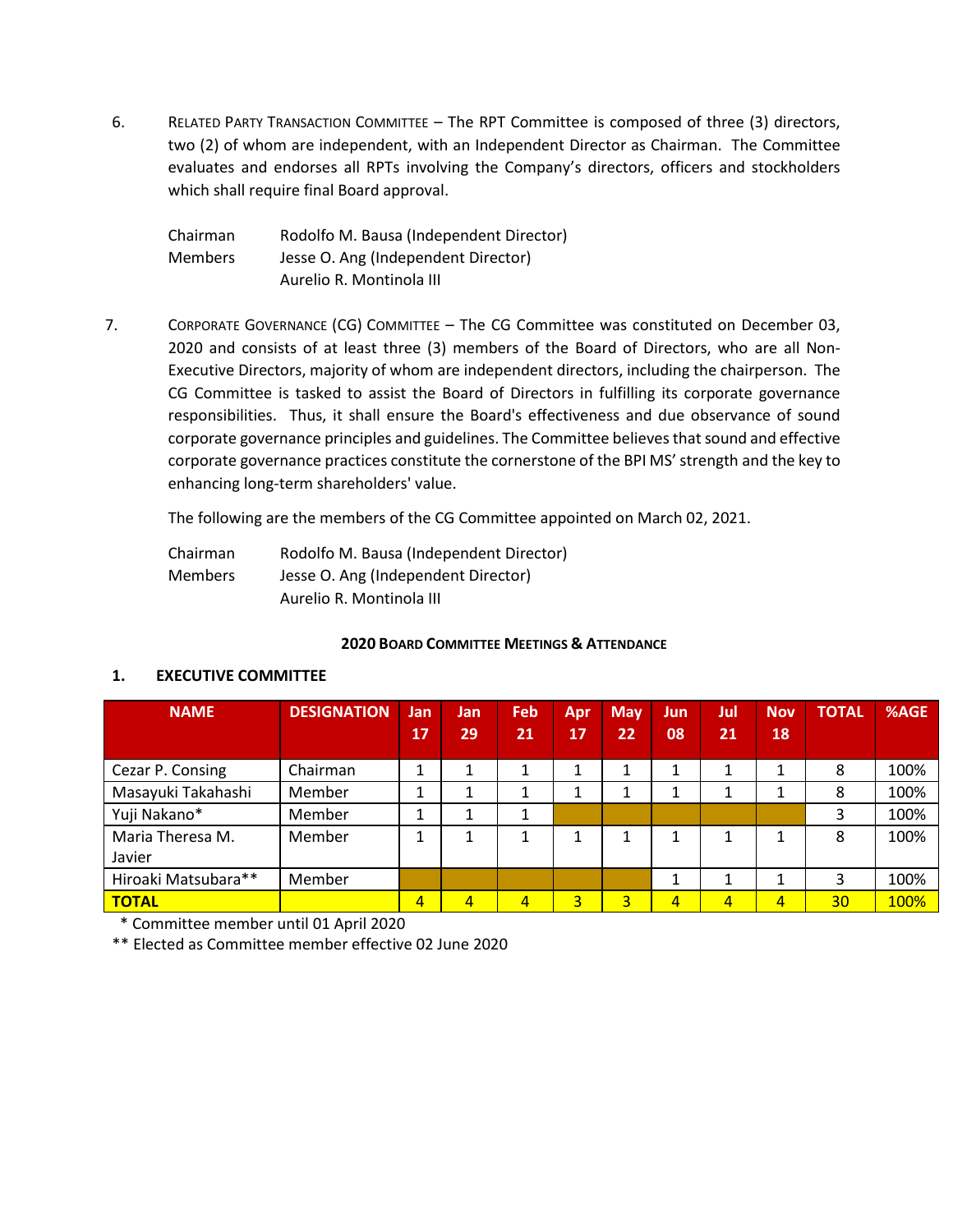# **2. AUDIT COMMITTEE**

| <b>NAME</b>             | <b>DESIGNATION</b>             | <b>Mar 03</b> | <b>Jun 02</b> | Sep 17 | <b>Dec 03</b> | <b>TOTAL</b> | %AGE |
|-------------------------|--------------------------------|---------------|---------------|--------|---------------|--------------|------|
| Jesse O. Ang            | Chairman                       |               |               |        |               | 4            | 100% |
| Hideyuki Tanaka*        | Member (via<br>teleconference) |               |               |        |               |              | 100% |
| Rodolfo M. Bausa        | Member                         |               |               |        |               | 4            | 100% |
| Maria Theresa M. Javier | Member                         |               |               |        |               | 4            | 100% |
| Kiyoshi Nakagawa**      | Member                         |               |               |        |               |              | 100% |
| <b>TOTAL</b>            |                                |               |               | 4      | 4             | 15           | 100% |

\*Committee member until 01 June 2020

\*\*Elected as Committee member effective 02 June 2020

### **3. NOMINATION COMMITTEE**

| <b>NAME</b>        | <b>DESIGNATION</b> | <b>Jun 16</b> | TOTAL | %AGE |
|--------------------|--------------------|---------------|-------|------|
| Cezar P. Consing   | Chairman           |               |       | 100% |
| Masayuki Takahashi | Member             |               |       | 100% |
| Rodolfo M. Bausa   | Member             |               |       | 100% |
| Jesse O. Ang       | Member             |               |       | 100% |
| <b>TOTAL</b>       |                    |               |       | 100% |

## **4. PERSONNEL AND COMPENSATION COMMITTEE**

| <b>NAME</b>             | <b>DESIGNATION</b> | <b>Mar 03</b> | <b>Jul 17</b> | <b>Dec 03</b> | <b>TOTAL</b> | %AGE        |
|-------------------------|--------------------|---------------|---------------|---------------|--------------|-------------|
| Maria Theresa M. Javier | Chairman           |               |               |               |              | 100%        |
| Jesse O. Ang            | Member             |               |               |               |              | 100%        |
| Rodolfo M. Bausa        | Member             |               |               |               |              | 100%        |
| Masayuki Takahashi      | Member             |               |               |               |              | 100%        |
| <b>TOTAL</b>            |                    |               |               |               | 12           | <b>100%</b> |

### **5. RISK MANAGEMENT COMMITTEE**

| <b>NAME</b>             | <b>DESIGNATION</b> | Mar<br>03 | Jun<br>02 | <b>Sep</b><br>17 | <b>Dec</b><br>03 | <b>TOTAL</b> | %AGE |
|-------------------------|--------------------|-----------|-----------|------------------|------------------|--------------|------|
| Jesse O. Ang            | Chairman           |           |           |                  |                  | 4            | 100% |
| Masayuki Takahashi      | Member             |           |           |                  |                  | 4            | 100% |
| Rodolfo M. Bausa        | Member             |           |           |                  |                  | 4            | 100% |
| Maria Theresa M. Javier | Director           |           |           |                  |                  | 4            | 100% |
| <b>TOTAL</b>            |                    |           | 4         | 4                | Δ                | 16           | 100% |